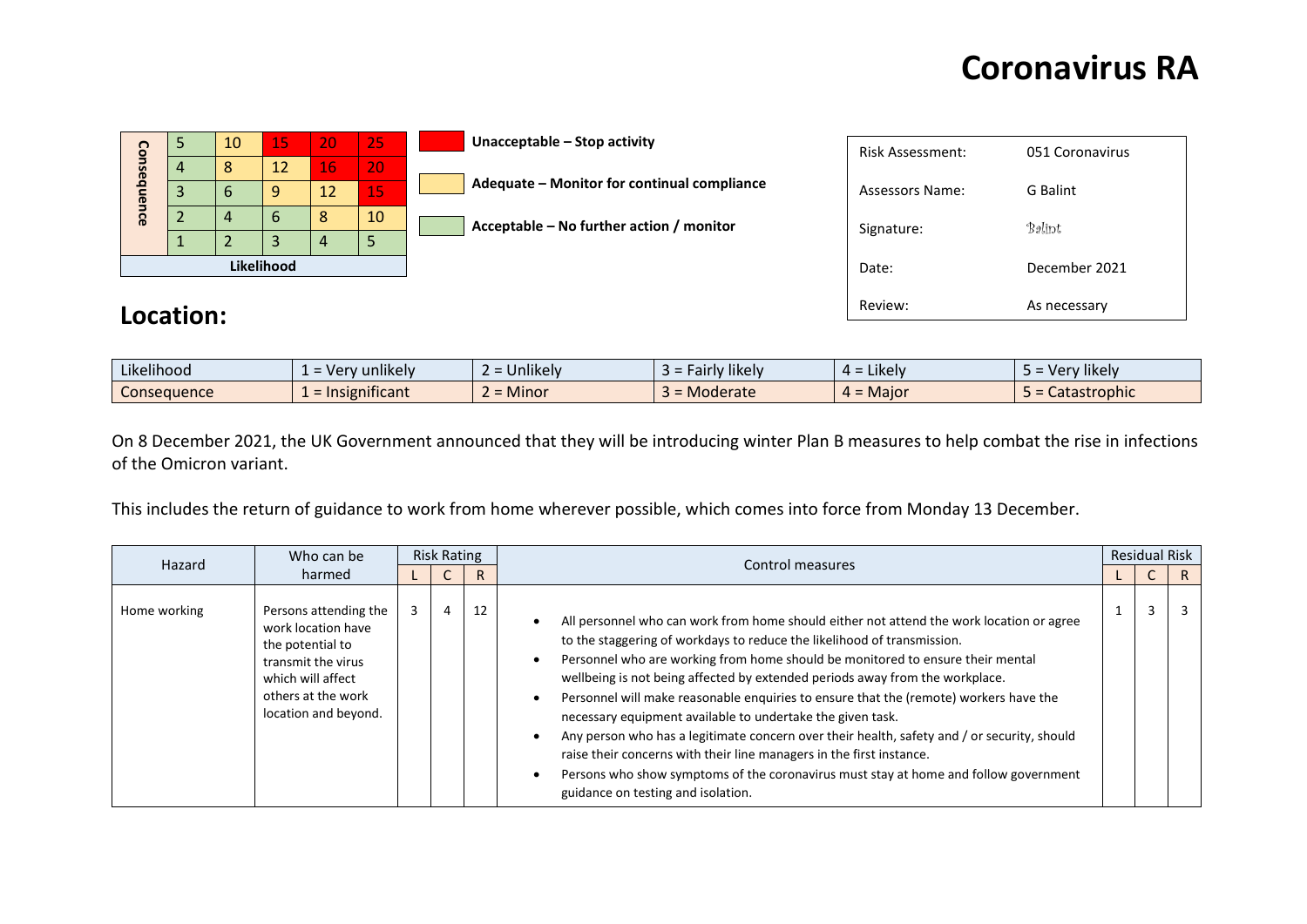| Hazard                              | Who can be                                                                                                                                                                    |              | <b>Risk Rating</b> |             | Control measures in place                                                                                                                                                                                                                                                                                                                                                                                                                                                                                                                                                                                           |                | <b>Residual Risk</b><br>$\mathsf{C}$ |              |  |
|-------------------------------------|-------------------------------------------------------------------------------------------------------------------------------------------------------------------------------|--------------|--------------------|-------------|---------------------------------------------------------------------------------------------------------------------------------------------------------------------------------------------------------------------------------------------------------------------------------------------------------------------------------------------------------------------------------------------------------------------------------------------------------------------------------------------------------------------------------------------------------------------------------------------------------------------|----------------|--------------------------------------|--------------|--|
|                                     | harmed & how                                                                                                                                                                  | $\mathsf{C}$ |                    | $\mathsf R$ |                                                                                                                                                                                                                                                                                                                                                                                                                                                                                                                                                                                                                     |                |                                      | $\mathsf{R}$ |  |
| High risk and isolating<br>workers  | High risk workers at<br>greater risk of more<br>serious illnesses<br>associated with the<br>coronavirus.                                                                      | 3            | 5                  | 15          | Review working arrangements for clinically extremely vulnerable and clinically vulnerable<br>$\bullet$<br>individuals on a case-by-case basis.<br>Personnel who have concerns should discuss their concerns with their line manager in the<br>$\bullet$<br>first instance.<br>Persons showing signs of infection must not attend their work location and inform their line<br>$\bullet$<br>manager. Persons must follow government guidelines on self-isolation.                                                                                                                                                    | $\overline{2}$ | 5                                    | 10           |  |
| Social distancing                   | Persons attending the<br>work location have<br>the potential to<br>contract and / or<br>transmit the virus<br>which will affect<br>others at the work<br>location and beyond. | 3            | 4                  | 12          | All personnel are advised both verbally and through the use of suitable signage to maintain<br>$\bullet$<br>social distancing wherever possible.<br>Continued use of screening and barriers and review of seating / workstation arrangements in<br>$\bullet$<br>offices / factories etc. to permit distancing so far as reasonably practicable.<br>Increased ventilation in workplace.<br>$\bullet$<br>Ensure sufficient welfare and bathroom facilities are in place and maintained in a clean and<br>$\bullet$<br>sanitised condition.<br>In all instances, increased sanitation should be employed.<br>$\bullet$ | $\overline{2}$ | 4                                    | 8            |  |
| Work related travel                 | Persons attending the<br>work location have<br>the potential to<br>contract and / or<br>transmit the virus<br>which will affect<br>others at the work<br>location and beyond. | 3            | 4                  | 12          | Where it is essential or unavoidable to share transport, all personnel are advised to wear face<br>coverings for the duration of the journey.<br>In cars and vans, where possible travel with windows slightly open to increase ventilation.<br>Personnel using public transport must wear face coverings and ideally carry a personal<br>sanitiser for regular use.<br>Wash hands at regular intervals and upon arrival at destination.                                                                                                                                                                            | 2              | 4                                    | 8            |  |
| Work related<br>meetings / training | Persons attending the<br>work location have<br>the potential to<br>contract and / or<br>transmit the virus<br>which will affect<br>others at the work<br>location and beyond. | 3            | 4                  | 12          | Use of technology (Microsoft teams / Zoom etc.) to avoid in-person meetings will be used to<br>reduce social contact<br>Where face to face meetings is essential, meeting areas should be assessed for ventilation<br>and seating arrangements etc. All personnel attending should provide a negative lateral flow<br>test result prior to attendance.<br>Personnel attending should not share pens, controls etc.<br>Hand sanitisers will be provided in meeting rooms.                                                                                                                                            | 2              | 4                                    | 8            |  |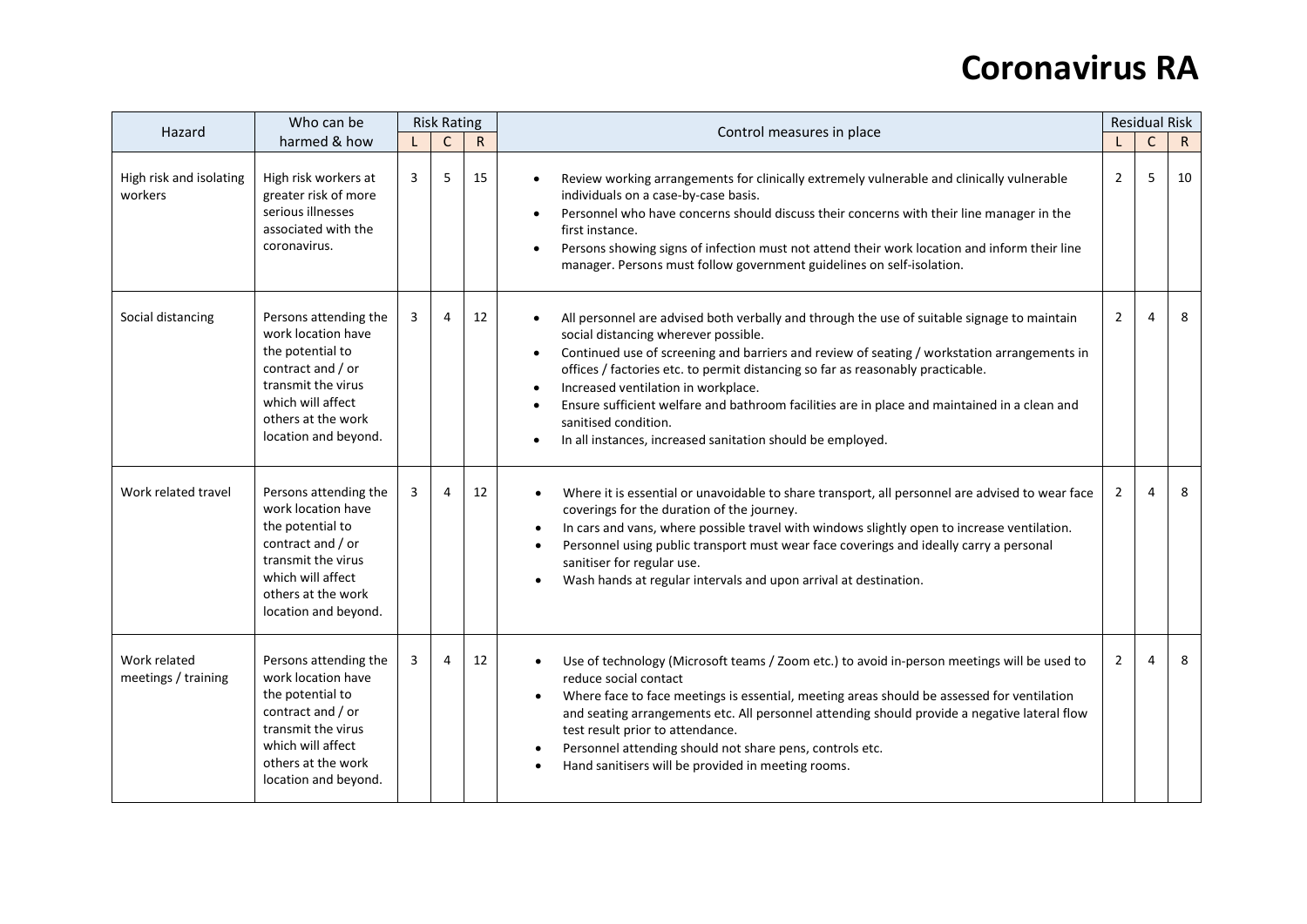| Contact and visitor<br>management                                      | Persons attending the<br>work location have<br>the potential to<br>contract and / or<br>transmit the virus<br>which will affect<br>others at the work<br>location and beyond. | 3 | 4 | 12 | Site requirements on social distancing and hygiene should be delivered to visitors on or<br>before arrival including the requirement to.<br>The number of visitors will be limited at any one time.<br>$\bullet$<br>Schedules for essential services and contractor visits will be reviewed to ensure that<br>$\bullet$<br>compliance with location rules are maintained.<br>Contact details of all visitors to be maintained.<br>Notices displayed to help inform employees, customers, visitors, contractors, and the public<br>$\bullet$<br>to maintain social distancing whilst attending the workplace.                                                                                                                                                                                                                                                                                                                                                                                                                                                                                                                                                                                                                                                         | $\overline{2}$ | 4 | 8 |
|------------------------------------------------------------------------|-------------------------------------------------------------------------------------------------------------------------------------------------------------------------------|---|---|----|----------------------------------------------------------------------------------------------------------------------------------------------------------------------------------------------------------------------------------------------------------------------------------------------------------------------------------------------------------------------------------------------------------------------------------------------------------------------------------------------------------------------------------------------------------------------------------------------------------------------------------------------------------------------------------------------------------------------------------------------------------------------------------------------------------------------------------------------------------------------------------------------------------------------------------------------------------------------------------------------------------------------------------------------------------------------------------------------------------------------------------------------------------------------------------------------------------------------------------------------------------------------|----------------|---|---|
| Construction site<br>personnel                                         | Persons attending the<br>work location have<br>the potential to<br>contract and / or<br>transmit the virus<br>which will affect<br>others at the work<br>location and beyond. | 3 | 4 | 12 | Where workers on site are not required to wear Respiratory Protective Equipment (RPE) and<br>their workplace is crowded and enclosed (which may include welfare and changing facilities,<br>site offices, site meeting rooms or site transport) and they come into contact with others<br>they do not normally meet, face coverings should be made available, and they should be<br>worn.<br>All personnel are advised both verbally and through the use of suitable signage to maintain<br>$\bullet$<br>social distancing wherever possible.<br>Hand sanitiser available at all work locations.<br>$\bullet$<br>Ensure sufficient welfare and bathroom facilities are in place and maintained in a clean and<br>sanitised condition.<br>Personnel should not share tooling so far as reasonably practicable.<br>$\bullet$                                                                                                                                                                                                                                                                                                                                                                                                                                           | $\overline{2}$ | 4 | 8 |
| Repairs and<br>maintenance<br>personnel attending<br>occupied premises | Persons attending the<br>work location have<br>the potential to<br>contract and / or<br>transmit the virus<br>which will affect<br>others at the work<br>location and beyond. | 4 | 4 | 16 | Call handlers are required to request information from the tenant / householder prior to an<br>appointment being made. In addition, tenants / householders will be requested to follow the agreed<br>procedure to allow operatives to undertake works in a safe manner including:<br>Ensuring access to the works location is unobstructed prior to operatives attending.<br>Opening the door and retreating to a separate room whilst works are being undertaken.<br>Where social distancing is not possible, tenants / householders may be asked to leave the<br>property for the duration of the task or wear a face covering whilst maintaining as much<br>distance as possible.<br>Not to approach operatives whilst works are being undertaken.<br>$\bullet$<br>Personnel retain the right to refuse works if controls are not being adhered to.<br>$\bullet$<br>Personnel refer to safe operating procedures outlined in covid policies to include:<br>Social distancing to be maintained throughout<br>$\bullet$<br>Personnel working in isolation by keeping doors closed in properties whilst maintaining<br>ventilation (open windows)<br>Enhanced cleaning of tooling and work location<br>Hand sanitiser is always to be available for use<br>$\bullet$ | $\overline{2}$ | 4 | 8 |